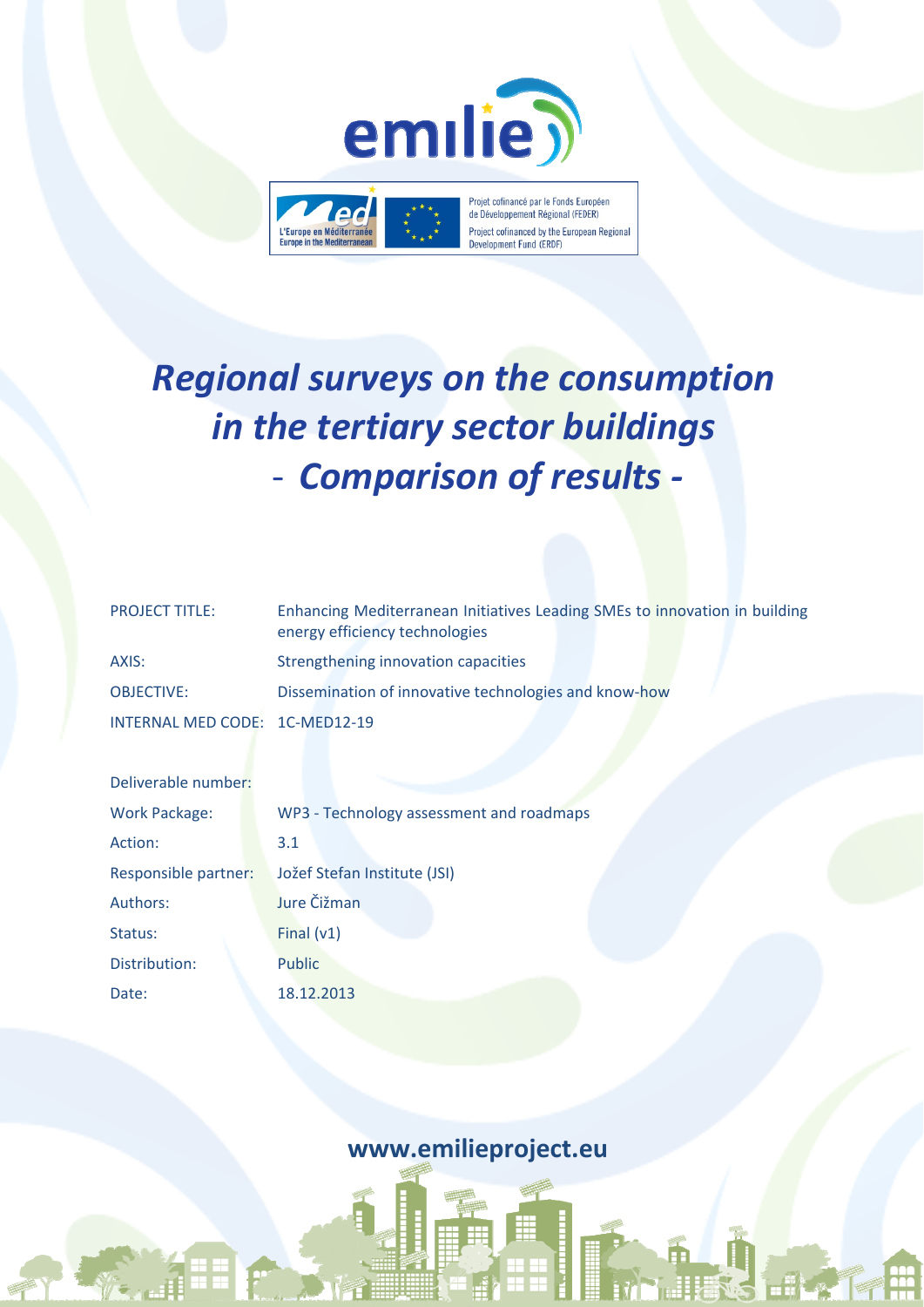This document is available for download from the EMILIE project website, www.emilieproject.eu.

 $2/8$ 



Projet coffinancé par le Fonds Européen<br>de Développement Régional (FEDER) Project cofinanced by the European Regional<br>Development Fund (ERDF)



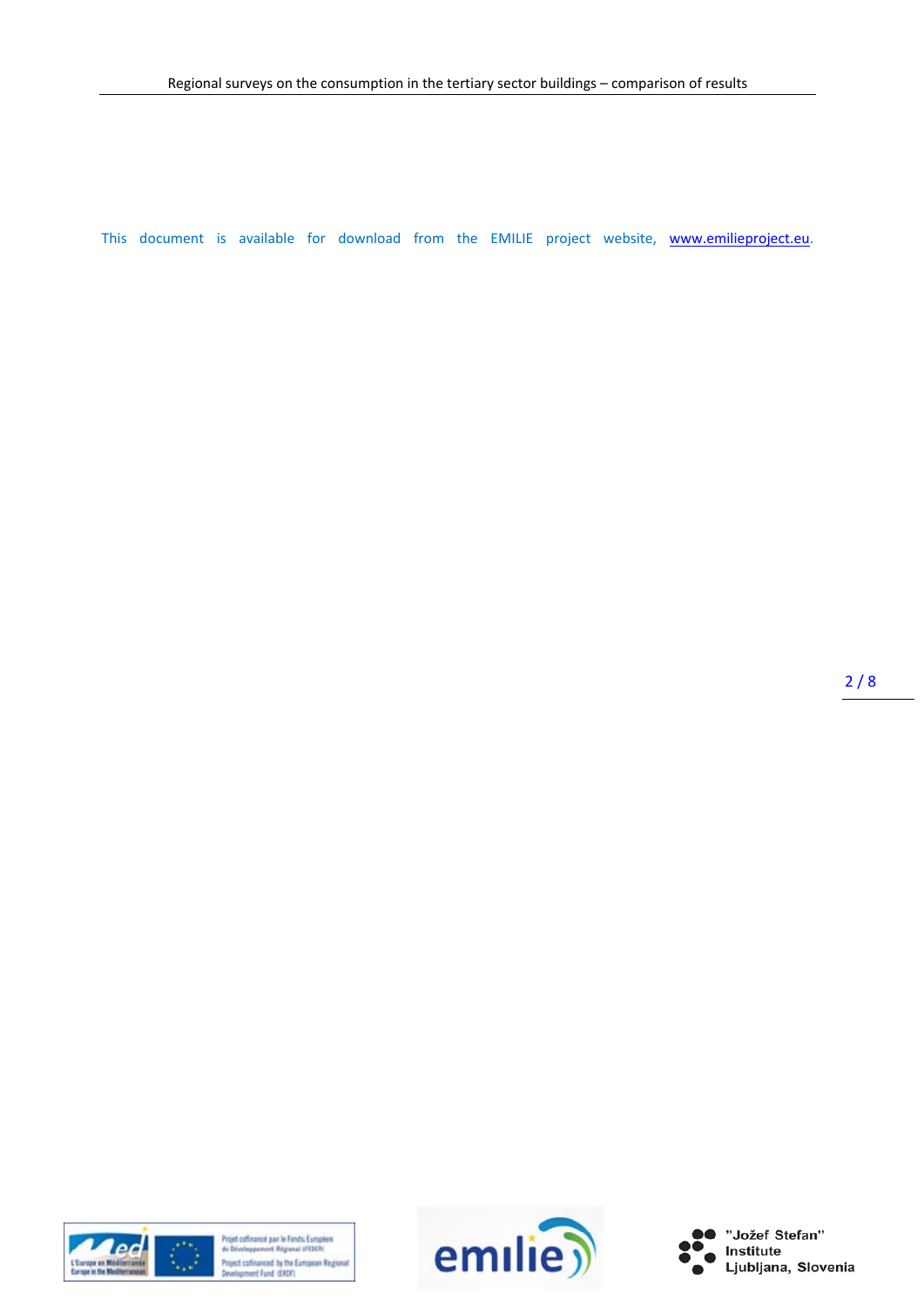# **Index**

| Table 3: Final energy consumption in tertiary sector and share of total energy use per building |  |
|-------------------------------------------------------------------------------------------------|--|
|                                                                                                 |  |

## **Executive Summary**

This survey is part of the EMILIE project, funded by the "Mediterranean" transnational cooperation Programme and aiming to support the growth potential and capacity for innovation of small and medium enterprises (SMEs) in the field of energy efficiency in buildings in the tertiary sector at the transnational level, in order to actively contribute to growth, competitiveness, and employment in the Mediterranean area.

Quantitative data of energy and heating sources, energy consumption and status of energy related systems, as well as potential for energy savings and application of pilot technologies from EMILIE project are collected for five the most typical types of buildings in tertiary sector like schools, hospitals, public administrative buildings, hotels and shopping centres.

This document provides overview and comparison of the following data:

- buildings area:
- final energy consumption regarding heating types;
- specific annual energy use and share of total energy use per building type.

More results and detailed information on building status and energy consumption could be found in 6 separate regional surveys, provided by project partners: AREA (Italy) for Friuli Venezia Giulia region, IAT (Spain) for Andalusia region, Capenergies (France) for Provence‐Alpes‐Côte d'Azur (PACA) region, Jožef Stefan Institute (Slovenia) for Slovenian region, CIRCE (Spain) for Aragon region and REA (Croatia) for Primorje‐Gorski Kotar region.

This document as well as regional surveys are available for download from the EMILIE project website, www.emilieproject.eu.



toiet coffinance mar le Fonds Europeen ct cofinanced by the European Regi



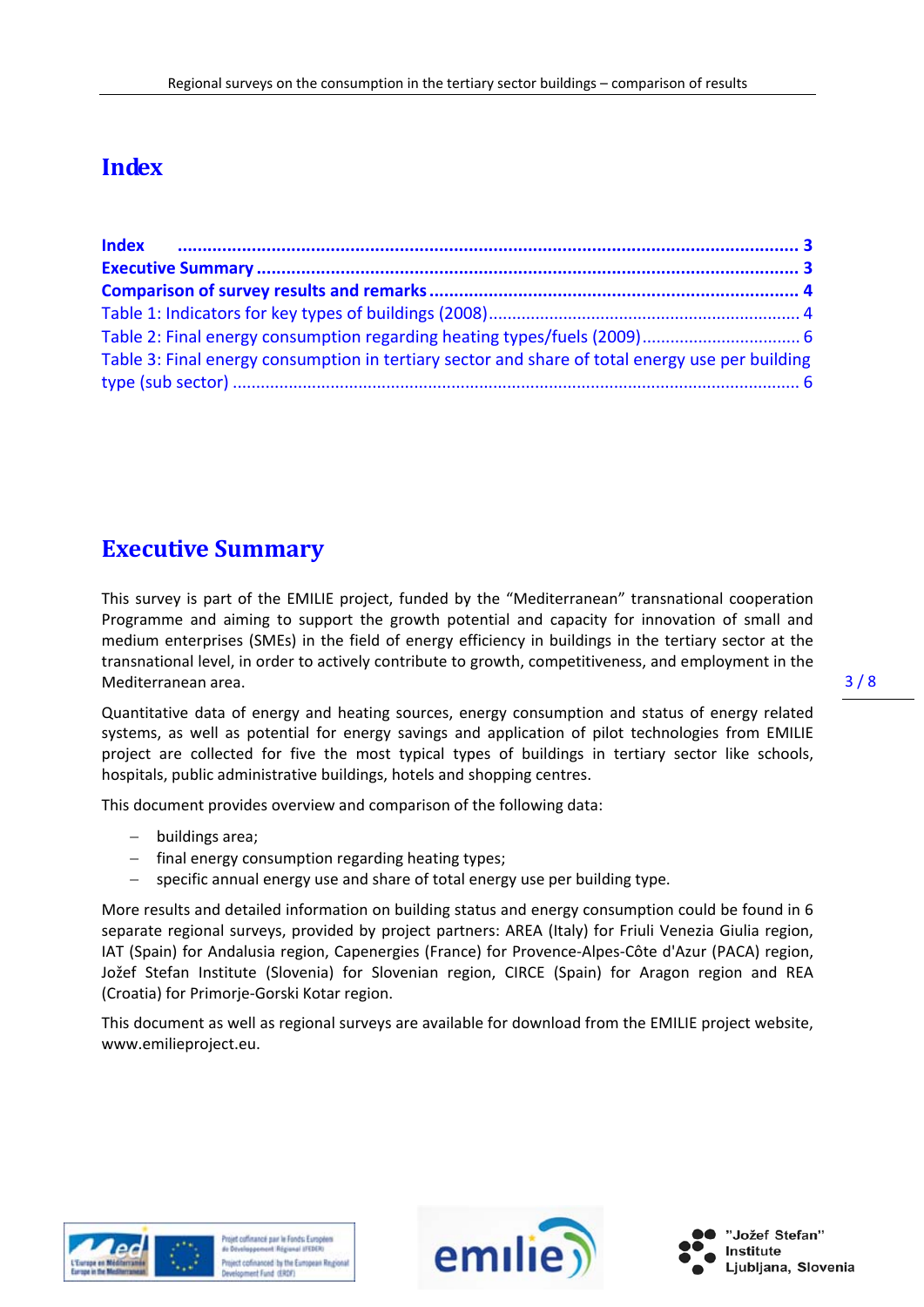# **Comparison of survey results and remarks**

The comparison is done primarily for data which were provided by all project partners and gathered in the tables:

- ‐ Indicators for key types of buildings, 2008 (Table 1),
- ‐ Final energy consumption regarding heating types/fuels, 2009 (Table 2),
- ‐ Final energy consumption in tertiary sector and share of total energy use per building type (Table 3).

The following abbreviations for the types of buildings are used in the text:

- EDU Schools, research, other educational buildings
- HOSP Hospitals, retirement homes other health/social buildings
- ADMIN Offices, administrative (municipal and other public administrative) buildings
- TOUR Hotels, restaurants, other tourist buildings
- SHOP Shopping, retail centres

### **Table 1: Indicators for key types of buildings (2008)**

% ‐ share of total buildings area (in the tertiary sesctor)

|              |                     | region: Slovenia (SI) |    | region: Aragon (ES) |      | region: Primorje-Gorski kotar (HR) |      |
|--------------|---------------------|-----------------------|----|---------------------|------|------------------------------------|------|
| Type of      |                     |                       |    |                     |      |                                    |      |
| building     | Indicator           | $\lceil m^2 \rceil$   | %  | $\lceil m^2 \rceil$ | %    | $\lceil m^2 \rceil$                | %    |
| EDU          | Area                | 3.657.861             | 16 | 3.070.000           | 23,8 | 400.000                            | 2,8  |
|              | Number of students  | 343.605               |    | 160.722             |      |                                    |      |
| <b>HOSP</b>  | Area                | 1.668.740             |    | 3.054.000           | 23,5 | 350.000                            | 9,9  |
|              | No. of rooms / beds | 9586 beds             |    | 5404 beds           |      |                                    |      |
| <b>ADMIN</b> | Area                | 6.813.130             | 29 | 4.500.000           | 34,7 | 175.000                            | 2,0  |
| <b>TOUR</b>  | Area                | 2.685.674             | 11 | 2.290.000           | 17,6 | 1.120.000                          | 56,5 |
|              | No. of rooms / beds | 38226 / 97193         |    | 96217 seats         |      |                                    |      |
| <b>SHOP</b>  | Area                | 5.923.909             | 25 | 64.000 (retail c.)  | 0,4  | 530.000                            | 28,8 |
| Other        |                     |                       | 12 |                     |      |                                    |      |

|             |                     | region: PACA (F) |    | region: Andalusia (ES) |      | region: Friuli Venezia Giulia (IT) |      |
|-------------|---------------------|------------------|----|------------------------|------|------------------------------------|------|
| Type of     |                     |                  |    |                        |      |                                    |      |
| building    | Indicator           | $\text{Im}^2$    | %  | $\text{[m}^2$          | %    | $\lceil m^2 \rceil$                | %    |
| EDU         | Area                | 12.800.000       | 20 | 9.800.000              | 41,0 | 1.174.000                          | 21,7 |
|             | Number of students  | 1.070.000        |    | 1.563.194              |      | 195.352                            |      |
| <b>HOSP</b> | Area                | 7.680.000        | 12 | 2.400.000              | 10,0 | 630.000                            | 11,6 |
|             | No. of rooms / beds | 42300 beds       |    | 23290 beds             |      | 18282 beds                         |      |
| ADMIN       | Area                | 16.000.000       | 25 | 3.100.000              | 13,0 | 1.014.400                          | 18,7 |
| <b>TOUR</b> | Area                | 7.040.000        | 11 | 5.900.000              | 24,5 | 668,000                            | 12,3 |
|             | No. of rooms / beds | 700.000          |    | 450659 beds            |      | 19975 / 41601                      |      |
| <b>SHOP</b> | Area                | 10.240.000       | 16 | 2.800.000              | 11,5 | 1.933.650                          | 35,7 |
| Other       |                     |                  | 16 |                        |      |                                    |      |







4 / 8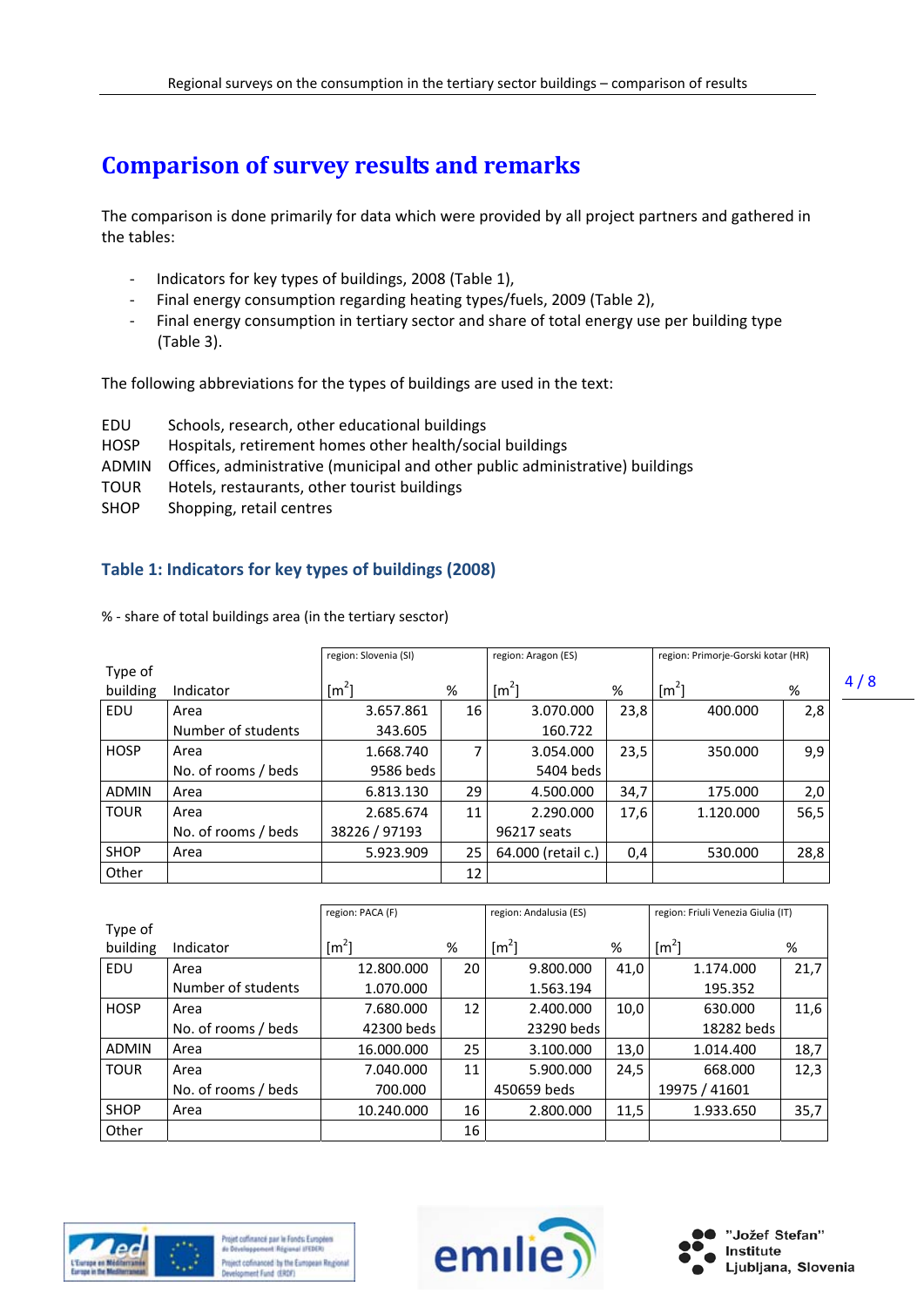

**Figure 1: Minimum, average and maximum reported shares of types of buildings**



**Figure 2: Shares of building stock in EU (Source: BPIE)**

Source: BPIE survey

#### **Remarks**:

 $\overline{a}$ 

Shares of total building area by countries (regions), particularly for some building types, vary a lot. For easier comparison of survey data, the EU average figures (reported in BPIE<sup>1</sup>'s Europe's buildings under the microscope, 2011) are provided. On one hand deviations result from the fact that some tertiary subsectors are dominant in a region (e.g. tourism in Primorje - Gorski Kotor County) but on the other hand this can be assigned to possible methodological differences i.e. in categorisation of building types or even mistakes.

Data on regional level are much more difficult to be retrieved than data on national level data (per country). Availability of statistical data particularly related to buildings state in the tertiary (services) sector is generally very poor.

<sup>1</sup> Buildings Performance Institute Europe





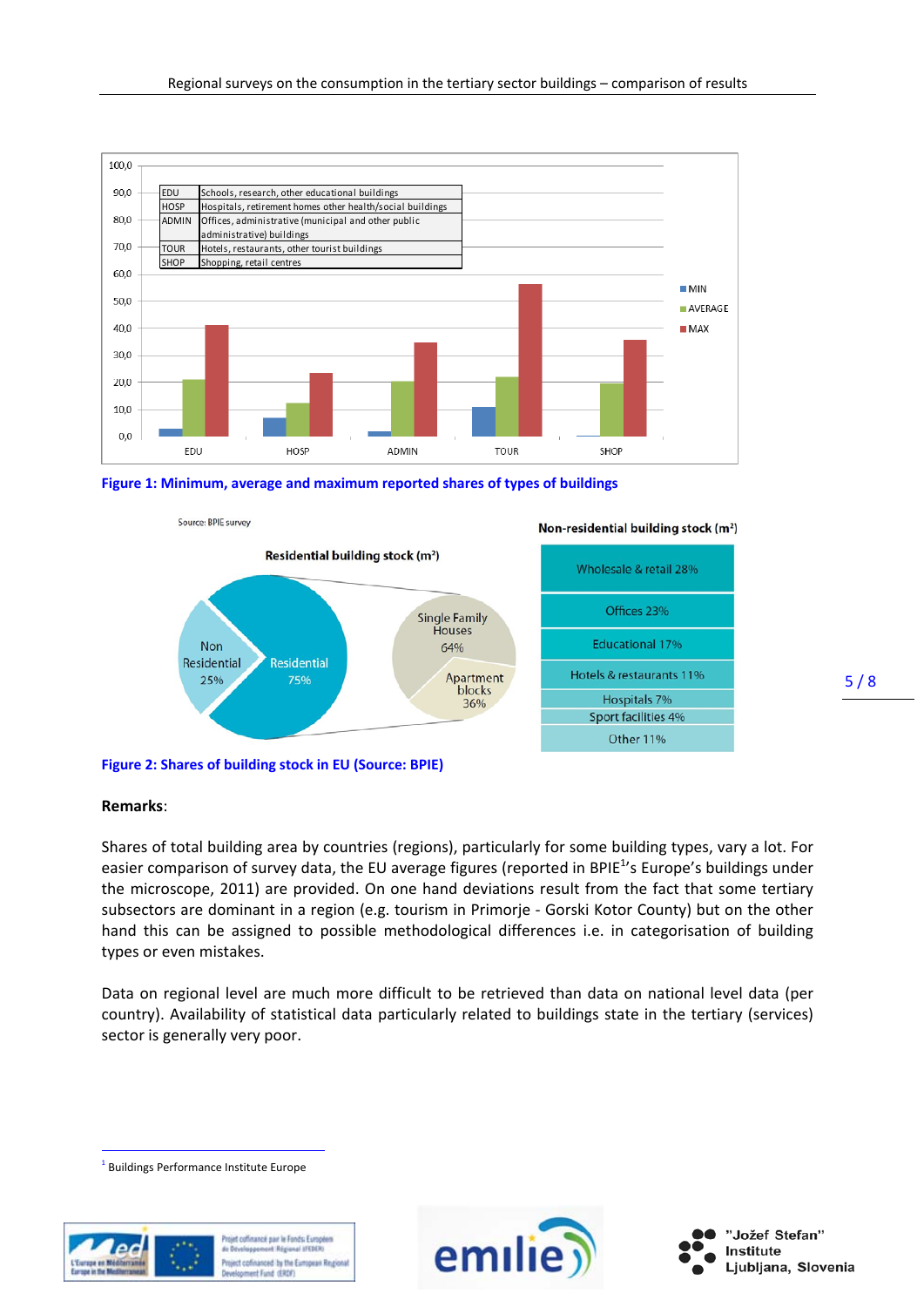| region                                   | Slovenia (SI)    | Aragon (ES) | Primorje-Gorski<br>kotar (HR) | PACA (F) | Andalusia (ES) | Friuli Venezia<br>Giulia (IT) |  |  |
|------------------------------------------|------------------|-------------|-------------------------------|----------|----------------|-------------------------------|--|--|
| [ktoe]                                   | <b>Year 2009</b> |             |                               |          |                |                               |  |  |
| <b>Total final energy</b><br>consumption | 4812             | 3670        | 2690<br>1339                  |          |                |                               |  |  |
| % of tertiary s. in total                | 11%              | 7%          | 27%                           |          |                |                               |  |  |
| <b>Tertiary sector</b>                   | 519              | 259         | 718                           |          | 123            | 511                           |  |  |
| Coal                                     | $\Omega$         | 2           | $4*$                          |          | 0              |                               |  |  |
| Liquid fuels                             | 211              | 54          | $715*$                        | 340      | 3              | 19                            |  |  |
| Natural gas                              | 18               | 24          | 720*                          | 136      | 10             | 291                           |  |  |
| RES (and waste)                          | $\overline{2}$   | 4           | $8*$                          | 309      | 5              |                               |  |  |
| District heat                            | 27               | 0,28        | $220*$                        | 34       | 0              |                               |  |  |
| Electricity                              | 261              | 175         | 1023*                         | 897      | 105            | 201                           |  |  |

### **Table 2: Final energy consumption regarding heating types/fuels (2009)**

\* consumption in all sectors

#### **Remarks**:

Data on regional level were not available in all cases (only on national level). Energy mix in tertiary sector buildings by presented regions differs a lot, however electricity in the vast majority of cases represents the main energy type used for heating. Renewable energy sources (RES) as a rule (except in one case) represent a very small share in the total energy consumption used for heating. The share of tertiary sector total energy consumption seems to differ a lot among regions, but due to lack of statistical data in some regions the complete comparison is not possible.

### **Table 3: Final energy consumption in tertiary sector and share of total energy use per building type (sub sector)**

#### **Specific energy consumption [kWh/m2 a]**

| <b>Building type</b> | Slovenia (SI) | Aragon (ES) | Primorje-Gorski<br>kotar (HR) | PACA (F) | Andalusia (ES) | Friuli Venezia<br>Giulia (IT) | min | max  |
|----------------------|---------------|-------------|-------------------------------|----------|----------------|-------------------------------|-----|------|
| EDU                  | 170           | 312         | 81                            | 97       | 17             | 140                           | 17  | 312  |
| <b>HOSP</b>          | 359           | 394         | 320                           | 255      | 101            | 220                           | 101 | 394  |
| <b>ADMIN</b>         | 227           | 218         | 202                           | 238      | 124            | 90                            | 90  | 238  |
| <b>TOUR</b>          | 244           | 121         | 307                           | 309      | 33             | 250                           | 33  | 309  |
| <b>SHOP</b>          | 361           | 2116        | 106                           | 237      | 175            | 170                           | 106 | 2116 |



toiet coffinance mar le Fonds Europeen d Régional ISTOER ct cofinanced by the European Regio



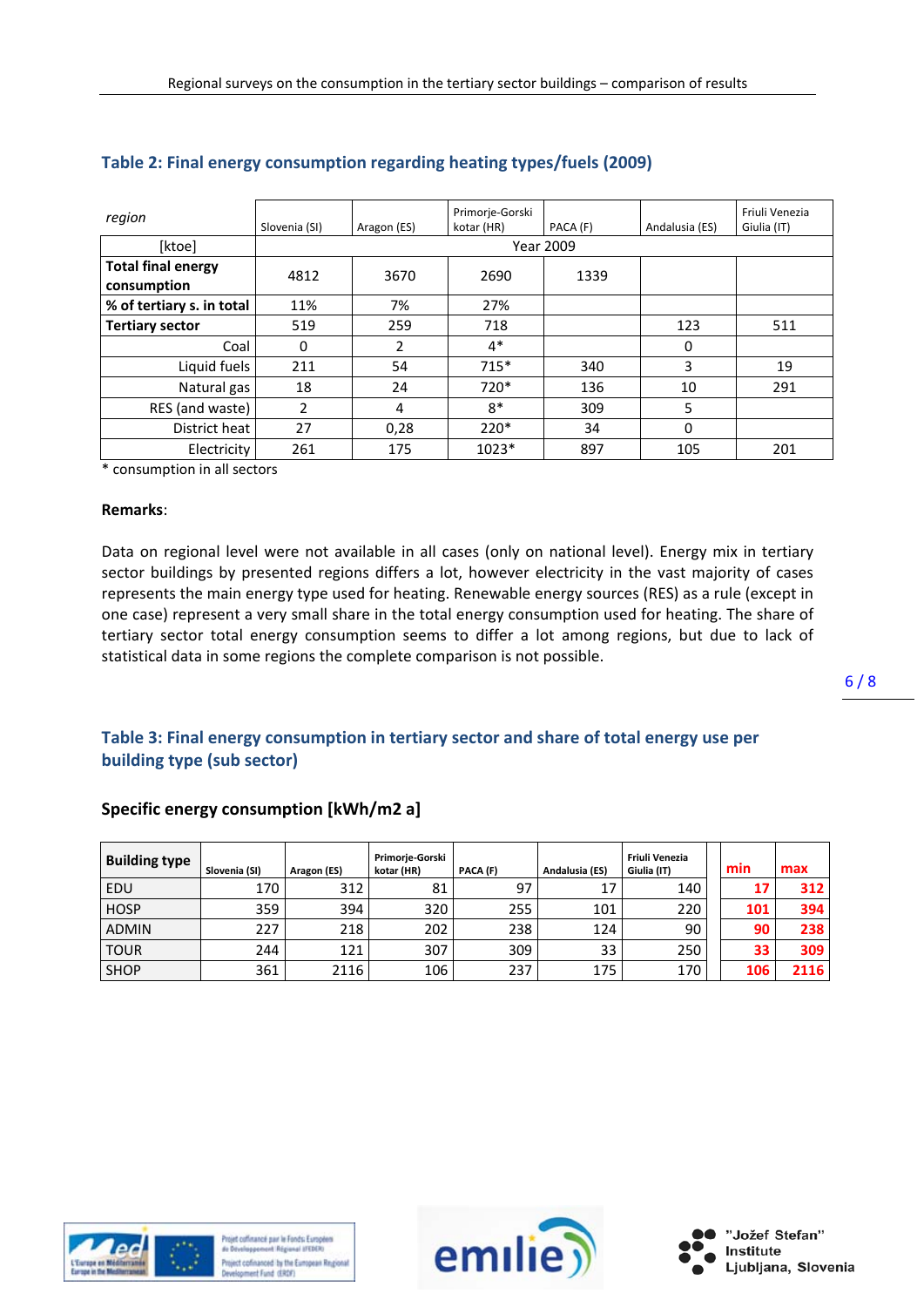

#### **Figure 3: Reported specific final energy consumption (in kWh/m2 a) per building types**







#### **Figure 4: Reported shares of total energy use per building types**

#### **Remarks**:

Specific energy consumption in most regions and for most building types amounts between 170 and 320 kWh/ $m^2$  per year, which could be considered realistic for the current stock of non-residential buildings. BPIE data show that the EU average is 280kWh/m<sup>2</sup> per year (covering all end-uses) which is